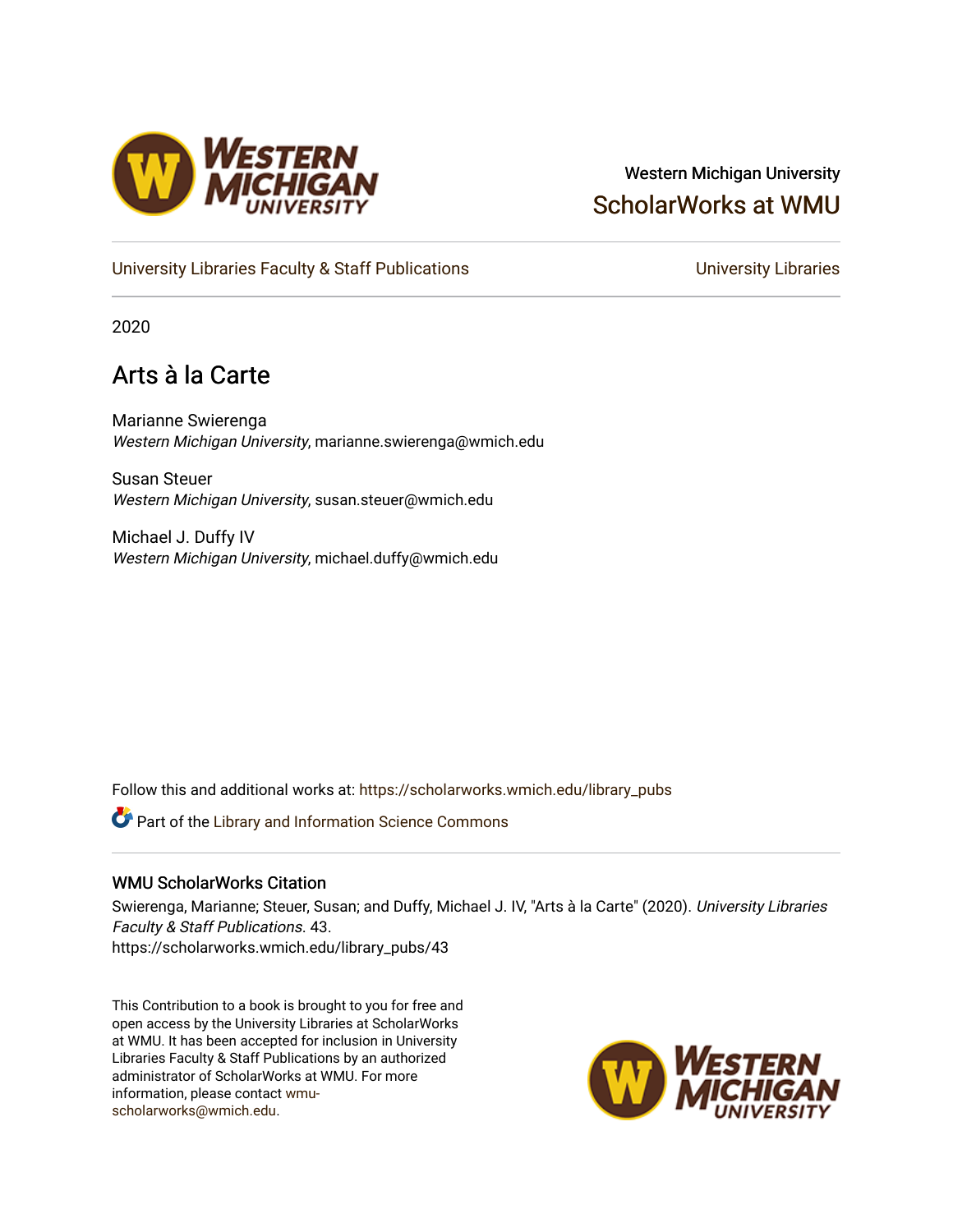# Arts à la Carte

*Marianne Swierenga, Cataloging and Metadata Librarian, Western Michigan University Libraries; Susan Steuer, Head, Special Collections, Rare Books Librarian, Western Michigan University Libraries; Mike Duffy, Head, Maybee Music and Dance Library Performing Arts Librarian, Western Michigan University Libraries*

#### **PURPOSE**

This series of events brings music, art, creative writing, and dance into the library, fostering an open, dynamic, and creatively charged library atmosphere.

#### **TARGET AUDIENCE**

Campus community

#### **INGREDIENTS**

- Small group of library staff
- Space. Almost any space will do, such as ◊ atrium with great acoustics;
	- ◊ large carpeted area perfect for dancing;
	- ◊ learning commons; or
	- ◊ dedicated event/lecture room.
- Talent
	- ◊ Dancers, musicians, artists, writers
	- ◊ Anyone in the performing, visual, or language arts that would like to be included
	- ◊ Use fresh, locally sourced ingredients as available.
- Communications point-person with social media savvy
- Online platform for posting the schedule. We used LibGuides.
- Utensils ◊ Props and signs for DIY photo booth
- ◊ Copyright-free coloring pages and buckets of crayons, markers, and colored pencils
- ◊ Chairs and music stands
- ◊ Portable PA system for readings (as needed)
- ◊ Display stands for signage and posters

### **INSTRUCTIONS**

- 1. About a year prior to programming, recruit a small working group of interested staff or faculty.
- 2. Pick a time period, up to a month, in which programming will take place.
- 3. Brainstorm combinations of performers and library locations: one-act plays in the stacks, jazz ensemble in the rare book room, choirs in the atrium, dancers near the popular reading section, or whatever performers and locations you may have on campus.
- 4. Communicate with colleagues and administrators to increase awareness and avoid scheduling conflicts.
- 5. Get approval for anything that might be a bit more out-of-the-box than usual.
- 6. Reach out across campus, especially to the faculty and student leaders of campus arts groups, literary journals, and music ensembles.
- 7. Spreadsheet the schedule: who, what, where, when.
- 8. Develop a theme, logo, and name for the programming.
- 9. About a month prior, disseminate the schedule in paper and online.
- 10. Two weeks prior, publicize the more traditional events like readings and lectures by creating a Facebook event and individual event fliers to post and share.
- 11. During the week of the events, publicize internally and through social media outlets.
- 12. Start of the programming period, set up coloring tables and photo booth.
- 13. On the day of the pop-up events, send a reminder email to library staff and posts to social media.
- 14. Designate a representative to set up the space and greet performers, inform nearby patrons about activity, facilitate the event, pass out surveys, and clean up.
- 15. Share! Post videos and pictures on library social media using a short hashtag.

#### **CAUTIONS/ADVICE**

Don't overbook. Campuses already have a lot of events, so try not to conflict with your own offerings. You can also wear out your committee.